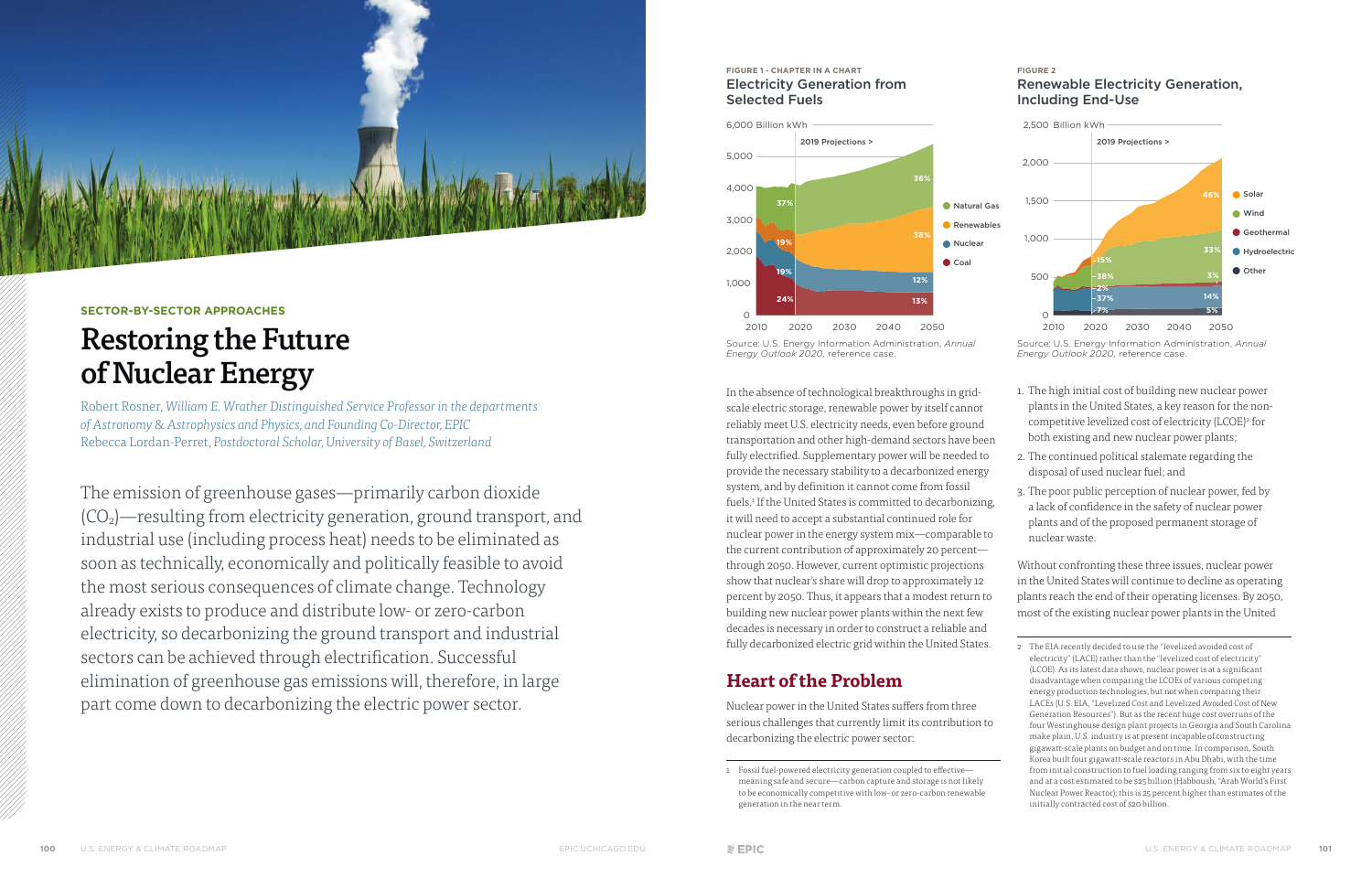can lead to very large discrepancies between demand and available energy supply. In the case illustrated in Figure 3, the discrepancy is entirely due to large power generation shortfalls, affecting a continentalscale distribution grid. To compensate for this gap, grid storage would need to provide approximately 100 gigawatts (GW) of electricity continuously over periods of around twelve hours.

While this illustrates the scale of a potential intermittent supply problem, the experience of electricity consumers in California during 2020<sup>5</sup> tells us that utilities already face such difficulties even in less extreme conditions. California has closed not only its two nuclear plant sites but also a number of natural gas-fired generation plants, replacing the resulting shortfall in generation capacity with renewable generation sources. The heat wave of late August 2020 in California has shown that even much more modest supply deficits than hypothesized in Figure 3 (e.g., on the order of 10 GW) can lead to substantial brownouts and blackouts in the absence of grid storage or the ability to import power from neighboring states.

Storage capability at the scale required to deal with weather events such as the one shown in Figure 3 is not currently within the reach of available technologies, for two distinct reasons. First, the scale of the requisite energy storage capacity—over 1 terawatt hour (TWh)—is well beyond what is currently available. In fact, in 2018 there were only 869 megawatts (MW) of installed battery capacity in the United States.<sup>6</sup> Though installed capacity has been expanding over the past decade, it will clearly be some time before there are facilities of the scale needed to address that kind of gap.

Presume, for instance, that the functional lifetime of a storage system is twenty years, and there is one 1 TWh generation insufficiency event per year. In order to recoup its investment (thus, not even accounting for operational costs and profit), such a storage system would need to charge an electricity cost of \$5/kWh, to be compared with the maximum LACE of carbon-free generation currently estimated to be \$0.04091/kWh (solar photovoltaic), \$0.04813/kWh (onshore wind), and \$0.04135/kWh for nuclear power.9 This argument strongly suggests that utility-scale grid storage is best used to deal with much more frequent, much smaller, and more geographically compact supply insufficiencies that can be handled by smaller, more affordable, local storage facilities.

Second, the economics argue against this storage solution to large power supply insufficiencies. An optimistic capital cost projection for battery storage is \$100/kilowatt hour (kWh) by 2040,<sup>7</sup> which suggests that the capital costs alone for utility-scale lithium battery storage sufficient to deal with a 100 GW supply deficit over ten hours (similar to the polar vortex event referenced in Figure 3), would amount to approximately \$100 billion. This cost could in principle be a good value if the power it provided to

7 Cole & Frazier, "Cost Projections for Utility-Scale Battery Storage."

States will be shut down, assuming that the Nuclear Regulatory Commission does not grant any further operating license extensions.<sup>3</sup> If these plants are replaced with natural gas-fired facilities, as many are slated to be, it will all but ensure that the country cannot achieve the carbon emissions reductions necessary to avoid the worst effects of climate change.

the grid was available at a competitive price, but that is unlikely to be the case. Unlike nuclear power plants, which can generate revenue and recoup capital costs through regular daily use, grid storage facilities can only earn revenue when they are operating. Because large disruptions on the scale of the polar vortex are currently rare,<sup>8</sup> the full supply capacity of such a grid storage facility would only be used sporadically. This necessarily implies an extremely high cost of electricity.

It should also be noted that the polar vortex illustrated in Figure 3 was an extreme shock both because of its severity and because it extended over a spatial scale of continental dimensions. It covered the entire northeast quadrant of the United States, stretching from Chicago to Washington, DC, to Maine. While rerouting renewable power from other areas of the country on a national grid could address some of that insufficiency, Figure 3 suggests it is highly unlikely that strategy could cope with a disruption on this scale.

Extreme supply insufficiencies of the kind illustrated in Figure 3 should therefore be dealt with by deploying large generation resources. A fleet of modern nuclear

### **Solving Nuclear is Central to Decarbonizing the Economy**

Increasing the share of U.S. electricity stemming from renewable resources will mean that grid operators and utilities will be more exposed to the risk of reductions or interruptions in supply from variable sources like wind and solar power. Today, operators largely manage that risk through contracts with fossil fuel plants known as "peakers" that can ramp production up or down based on demand. If the United States is to pursue a decarbonized future, that option will not be available long-term.

Technological solutions like carbon capture and storage (CCS) for fossil fuel plants or grid-scale battery storage for renewable generation could help address this challenge, but neither is technically ready or economically competitive enough for deployment at the scale necessary to support a decarbonized electricity system. Importing power from our neighbors—such as Canada—is a third potential avenue for meeting demand during lulls in renewable supply, but there is no guarantee it will always be available. Nuclear power is the only technology currently available in all geographic locations that both does not generate greenhouse gases while generating power and—depending on design—can ramp up or down in response to changes in demand.4 If the United States continues down its current path toward exiting nuclear energy altogether, the national grid will continue to rely on peaking power generated by fossil fuels.

Figure 3 illustrates the challenge faced by a national grid reliant solely on renewable power. Extreme weather conditions—in this example, a shift in the polar vortex—





Notes: Net Load = Gross Load minus wind and solar. Positive supply gap = potential battery discharge cycle or dispatchable generation needed to balance the market. Negative supply gap = potential battery charging cycle.

Source: Wood Mackenzie, Gearino, "100% Renewable Energy Needs Lots of Storage."

<sup>8</sup> The probability of occurrence of events such as the polar vortex event of 2019 remains unknown. Extant climate models suggest that the probability of extreme weather events will increase with time over the next few decades, but the science remains uncertain (cf. Mann, et.al., "Projected changes in persistent extreme summer weather events", 2018). In other words, tail events will become more common, but scientists are uncertain about the specifics of their frequency.

<sup>5</sup> See Ivan, "California Expresses Frustration," and Wolfram, "Are There More Blackouts."

<sup>6</sup> U.S. EIA, "Battery Storage in the United States."

U.S. EIA, "Levelized Cost and Levelized Avoided Cost of New Generation Resources." All estimates for new generation sources in 2025 are in 2019 \$/kWh. Note that decreasing the probability or scale of such supply insufficiency events simply increases the associated cost of electricity from grid storage.

<sup>3</sup> The Nuclear Regulatory Commission (NRC) licenses nuclear power plants for forty years of operations initially. Subsequently, the NRC may grant twenty-year extensions—and indeed has granted one twentyyear extension to many operating reactors— and may grant one additional twenty-year extension, for up to a total operating license period of eighty years, but only a few second extensions have been granted to date. See U.S. NRC, "Status of Subsequent License Renewal Applications."

<sup>4</sup> Currently operating commercial nuclear power plants in the United States can ramp to a limited extent, but are not designed to do so effectively. The major limitations are contamination by Xe-135 ("xenon poisoning") and uneven burnup within the core. However, naval nuclear reactors are designed to ramp significantly, and commercial reactor designs such as molten salt reactors (MSRs) can be designed to avoid xenon poisoning.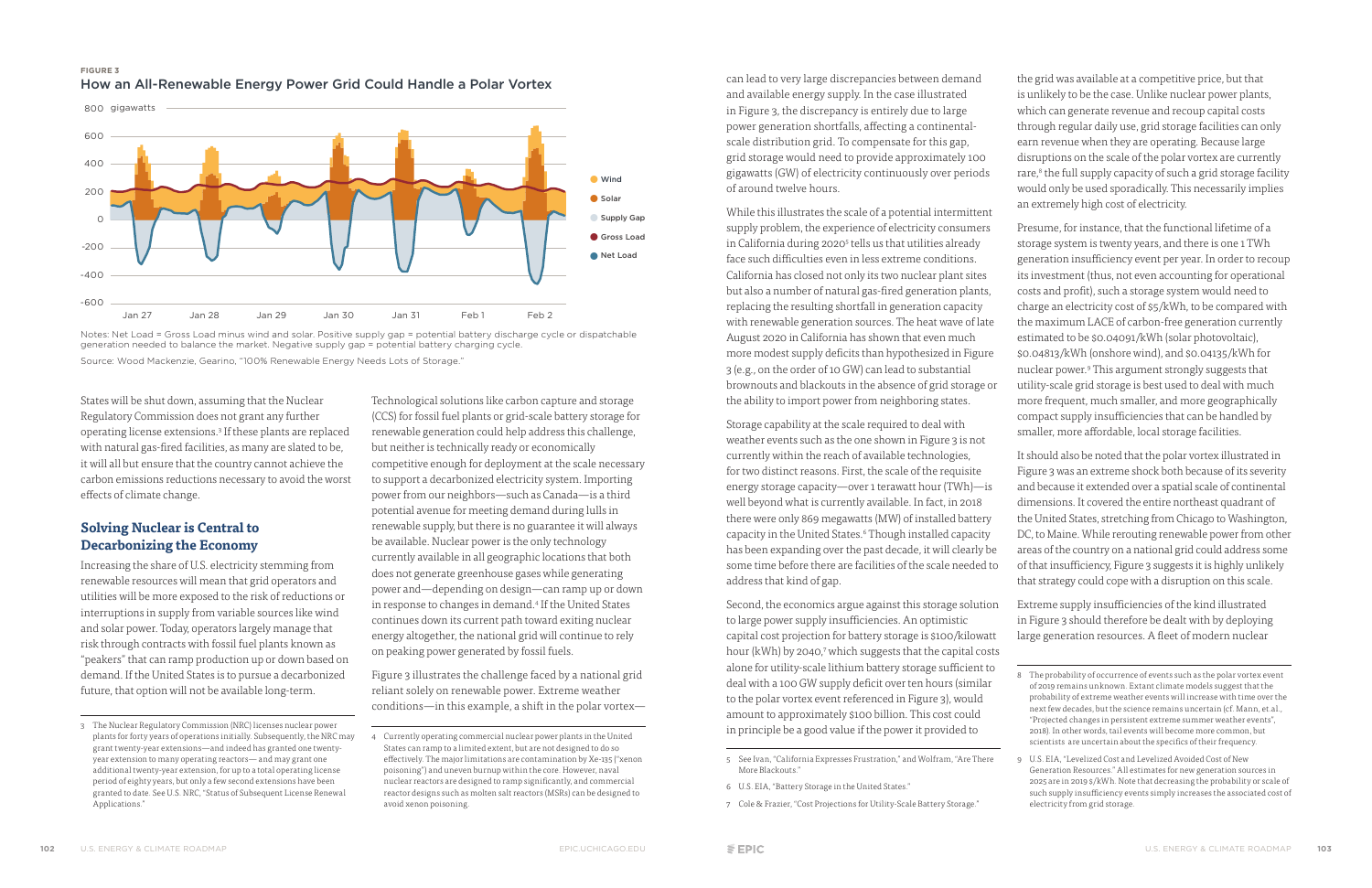South Carolina should not have been a surprise—these efforts were effectively "first-of-a-kind" projects, with the attendant risk premium, given the relative inexperience of the contractors working on these plants.

The net result of these dynamics is that the actual cost of nuclear power based on gigawatt-scale plants is well above the LACE estimates provided by the EIA. Without concerted action now, the United States risks taking nuclear power off the table as a significant electric power source into the latter part of this century.

it will fail to achieve significant decarbonization by mid-century—an unthinkable result given the threat of climate change.

Furthermore, if the United States remains on its present course to exit nuclear, but still aims to decarbonize by mid-century or earlier, it will face the rising risk of extensive power shortages during extreme weather events such as the polar vortex instability, extremes that global climate models suggest are likely to increase in both frequency and severity. Since such power shortages are not likely to be politically acceptable, the United States will need to continue to rely heavily on fossil fuel-based backup power—unless it makes a substantial effort to introduce new nuclear power plants.14 Thus, if the United States does not change course, it is almost certain that

power plants capable of dispatching 100 GW, and a grid able to shift this supply around the country, would secure the energy supply, even during such extreme weather events. Modern nuclear plant designs are capable of ramping production up and down on the basis of demand, and thus can—unlike most existing plants—be readily used as peakers. Furthermore, such plants may be used for ancillary zero-carbon emission power needs (such as powering desalination plants<sup>10</sup> or providing process heat<sup>11</sup>), and could be temporarily dispatched to resolve grid power insufficiencies in emergencies. Thus, modern nuclear power plant designs have the advantage over large-scale grid storage of being able to earn revenue when not dealing with grid power deficiencies.

## **What To Do**

Each of the three critical issues nuclear power faces (cost of construction and competitiveness, the handling of spent fuel, and public concerns about safety) can and should be addressed. By doing so, the United States can achieve a technologically plausible path towards complete decarbonization of its electricity sector by the end of this century—and possibly even by mid-century if policymakers address these issues expeditiously.

#### **POLICY**

#### High cost of building new nuclear power plants and obstacles to competitiveness

term power supply deficits illustrated in Figure 3. It is in this context that nuclear power can play an important role.

> The high cost of building new nuclear plants can be dealt with by a concerted focus on the obstacles faced by the nuclear industry in the United States, such as designs that do not account for modern manufacturing technology; broken or non-existent supply chains for important system components; lack of sufficiently trained workforce; a nuclear regulatory regime with the

Not only has that resulted in an aging nuclear fleet, but also in a serious decay of U.S. industrial capacity to construct new nuclear power plants. It is only within the last decade that federal efforts aimed at supporting the design and construction of small modular nuclear power plants has led to efforts to address these critical deficiencies. As a result, the cost overruns encountered by Westinghouse and its collaborators building four gigawatt-scale nuclear power plants in Georgia and

The preceding discussion assumes that the United States has transitioned to a fully decarbonized electricity sector, but it must be noted that the Department of Energy's (DOE) current (2020) reference case<sup>12</sup> for 2050 does not project full decarbonization of the grid by mid-century. As illustrated by Figure 1, these projections show that fossil fuel-powered generation would only decrease to 49 percent of the total power generated, from its 2019 contribution of 61 percent, assuming a continued decline of nuclear power in the United States. Whatever the target date for full decarbonization of the electricity sector might be, a grid fully powered by renewables will still need ancillary infrastructure in place—either grid storage or fully dispatchable power—to deal with the kind of serious long-

### **How We Got Here**

Federal policymaking on nuclear power has varied substantially with time. Strong federal support for nuclear research and development throughout the 1950s established the first civilian nuclear research facilities in the country as well as the first functioning nuclear power plant. While nuclear power capacity and generation continued to grow through the 1960s and 1970s,<sup>13</sup> driven in large part by investment by utilities, federal support for the industry waned substantially following the Three Mile Island and Chernobyl nuclear plant accidents in 1979 and 1986, respectively, leading to substantial cuts in federal support for nuclear power research and development (R&D).

The drop in federal support was driven in no small part by rising public opposition to the nuclear industry. Accidents like Three Mile Island raised public fears of inadequate oversight of power plant operations by the Nuclear Regulatory Commission (NRC), stoking both local and national resistance to the industry. In 1989, local opponents succeeded in shuttering a brand new, fully functional plant in Shoreham, NY, before it had ever been operated. Public concerns about nuclear waste disposal, meanwhile, have thwarted plans to open a used fuel repository in Yucca Mountain, NV for decades.

While both Democratic and Republican administrations continued relatively modest R&D support, mostly in the direction of new reactor designs, construction of new nuclear power plants ceased almost entirely after 1996, leaving a twenty-year gap during which no new nuclear plants were put on-line (Figure 4).

### **FIGURE 4**





Note: Capacity is net summer; MW is megawatts; MWh is megawatthours. Source: U.S. Energy Information Administration, Monthly Energy Review, Table 8.1, March 2020, preliminary data for 2019.



Much of the U.S. nuclear fleet is reaching the end of its licensed service life. Replacing those plants with others fired by fossil fuels would significantly increase U.S. GHG emissions.

<sup>14</sup> It is important to note here that modern nuclear power plants, including small modular nuclear reactors, can be designed to function as peaking power plants, an ability that current gigawatt-scale nuclear power plants do not have.

<sup>10</sup> World Nuclear Association, "Desalination."

<sup>11</sup> World Nuclear Association. "Nuclear Process Heat for Industry."

<sup>12</sup> U.S. DOE, *Annual Energy Outlook*

<sup>13</sup> U.S. EIA, "Nuclear explained."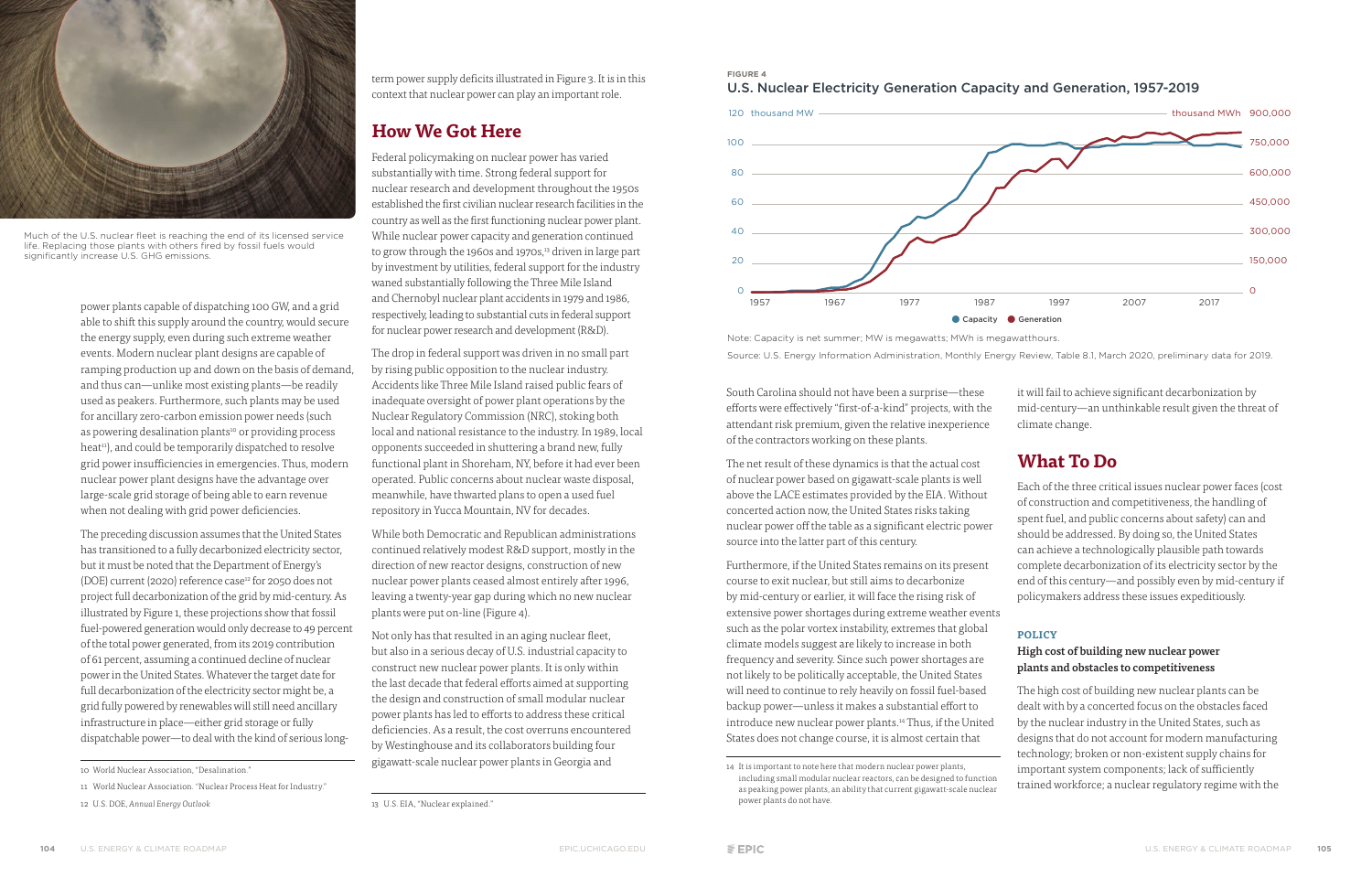But, focusing on design, manufacturing, and construction is not enough.<sup>19</sup> Regulatory reforms are also needed. For example, current Environmental Protection Agency (EPA) and NRC regulations set stringent limits on exposure to extremely low levels of radiation, which can considerably complicate the operation of nuclear facilities, raising operating costs. These constraints, especially the concept of limiting radiation exposure to "as low as reasonably achievable" (ALARA), are poorly grounded in science, because studies focusing on the biological effects of very low exposure levels have proven to be extremely difficult to carry out reliably. Thus, the cognizant federal agencies (especially the EPA) should launch a concerted research effort to finally settle the question of the biological effects at extremely low dosage levels, an effort that would establish scientifically informed regulations in this domain and provide clarity for workers, the industry, and the public.20

incentivize carbon-free electricity generation irrespective of technology; and (iii) state utility commissions, by accounting explicitly<sup>22</sup> for the costs of dealing with (nonhydropower) renewable power supply fluctuations.

The non-competitive status of even existing nuclear power plants in the United States is the result of two policy failures. The first is the failure to price the damages caused by fossil fuel-based power production (most notably climate change and air pollution), which is a major factor in the current low LCOE of natural gas-powered electricity production. The second is the continued subsidization of non-hydropower renewables (e.g. wind and solar) without accounting for the costs of dealing with supply fluctuations from those sources. It is revealing that in Sweden, where nuclear power competes with hydroelectric power and other renewables (and where fossil fuels play no role in electricity generation), nuclear power and hydro show comparable generation costs, and lower generation costs than other carbon-free generation technology.21 Thus, this issue can be resolved by (i) Congress, if it were to pass legislation that allowed for pricing carbon emissions appropriately (as discussed in "Put a Price on It: The How and Why of Pricing Carbon," page 50); (ii) the states, by eliminating renewable energy credits (RECs, which explicitly disadvantage nuclear power), and transition instead to clean energy standards (CES) and zero emissions credits (ZECs), both of which

While nuclear power's role for a decarbonized energy sector would serve primarily to support grid demand during an extreme weather, such nuclear power plants could also serve alternate energy needs (such as desalination of sea water or providing process heat) that are interruptible, so that they are able to earn revenue while they are not needed to support large-scale grid power insufficiencies. For this reason, the cost of nuclear power will compare quite favorably with the cost of providing comparable backup power via grid storage, viz., via grid-scale batteries, which earn no revenue when not used to deal with grid power insufficiencies.

A competitive market relies on the pricing of all externalities, including both carbon emissions and renewable intermittency.<sup>23</sup> Without placing an appropriate price on carbon emissions and the costs of managing intermittency,<sup>24</sup> like contracts with peaker plants, fossil fuel-based technologies and renewables, respectively, gain a cost advantage over nuclear. Hence, the low LCOE of natural gas-powered electricity production and non-dispatchable renewables does not properly represent their true costs to the electricity sector. This deficiency can be remedied if the Biden administration supports the passage of legislation that prices all such externalities.

#### **POLICY**

#### Safely disposing of nuclear waste

The Biden administration should revive the sensible roadmap for resolving the nuclear waste problem

- 22 There is considerable variability in how utilities allocate the costs of grid storage: in some cases, such costs are borne by the supplier (i.e., the wind or solar power generator); in other cases, such costs are incorporated into transmission costs. In the latter case, the result is to effectively hide from the consumer the additional costs associated with the variability of renewable energy production.
- 23 Though some would argue that the risk of a nuclear accident is also an externality, this risk has been internalized through regulatory oversight and multiple insurance premia mandated by The Price-Anderson Nuclear Industries Indemnity Act (1957).
- 24 Pricing the intermittency externality is of course related to the costs incurred by dealing with renewable power insufficiencies, e.g., the costs associated with grid storage and/or carbon-free "peaker" plants.

There are a number of steps that the Biden administration can take to address these issues. The DOE should strengthen its R&D programs in advanced reactor designs, as well as its collaborative programs with industry in transitioning new reactor designs to construction of test reactors and ultimately to commercial products. NRC and the Federal Emergency Management Agency (FEMA) should revisit regulations governing the operations of new reactor designs, including in particular the nature of Emergency Planning Zones (EPZs) and the impact that new design features (such as fully below-grade reactor vessels) have on these EPZs. The persistent degradation of the NRC's licensing capabilities for designs other than light water reactors—driven by consistent reductions in its budget<sup>17</sup>—needs to be reversed so that its technical capabilities for granting design and operating licenses for advanced nuclear plant designs can be restored. These changes can be effective in encouraging private industry to adopt new designs (of which small modular reactors— SMRs—are an example).

Modular designs in particular take advantage of highly automated—assembly line-based—manufacturing<sup>18</sup> pioneered in other high-technology industries such as the airframe industry, which has been shown to be effective in restraining manufacturing and construction costs. The current effort to build the first DOE-supported, NuScaledesigned, modern SMR at Idaho National Laboratory is the first (necessary) step in this direction. Finally, to help staff these manufacturing facilities and build the new reactors, DOE could strengthen its partnership with industry and the nation's technical colleges to train a new generation of nuclear workers focused on plant construction.

- 16 Petti, et al., "Future of Nuclear Energy."
- 17 Enacted NRC budgets have decreased from \$1.055 billion (2014) to  $$0.931$  billion (2019), along with a staff reduction from ~3,800 (2014) to 3,106 (2019); see U.S. NEC, "Congressional Budget Justification: Fiscal Year 2020."
- 18 Indeed, such streamlined manufacturing processes have been credited with bringing down the costs of renewables, including solar panels and windmills.



### **FURTHER READING Nuclear Energy**



#### **Global Nuclear Future Initiative** *American Academy of Arts & Sciences*

As more and more countries seek the benefits of nuclear energy to respond to fast-

paced industrialization and urbanization, the nuclear proliferation, security, and safety risks increase exponentially. Robert Rosner is a cochair of The Academy's Global Nuclear Future Initiative, which seeks to guide domestic and international policymakers trying to balance the pursuit of a national nuclear energy program with the potential safety, security, and economic concerns.

dual focus on safety and security;<sup>15</sup> and a significant risk premium in financial markets.<sup>16</sup>

<sup>19</sup> Petti, et al., "Future of Nuclear Energy."

<sup>20</sup> Cardarelli and Brant, "Move beyond the linear no-threshold theory."

<sup>21</sup> With the elimination of the tax on nuclear power production, Vattenfall estimates its nuclear generation costs to be SEK 0.019/kWh (= \$0.0228/kWh) in 2020; World Nuclear Association, "Nuclear Power in Sweden." See also Hong & Brook, "Costs of replacing nuclear."

<sup>15</sup> The ultimate fate of the Shoreham nuclear power plant in Long Island, NY—which was completed but never put into operation, and led to the bankruptcy of its operator, LILCO—is illustrative of the corrosive effects of mixing regulatory uncertainty with public opposition (for more, see Wesselhoeft, "A Chronology of The Shoreham Plant").